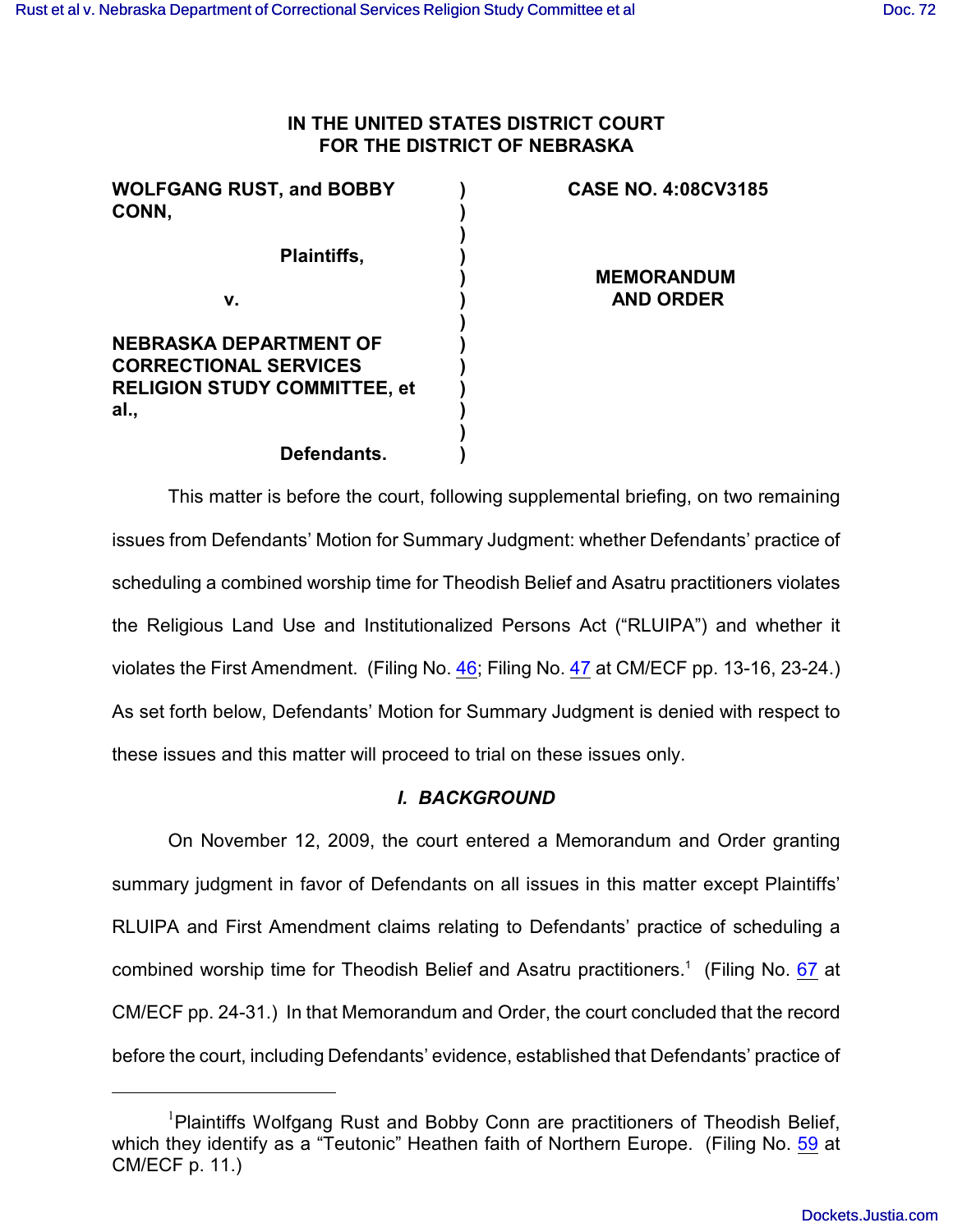scheduling a combined worship time for Theodish Belief and Asatru practitioners imposed a substantial burden on Plaintiffs' religious exercise. (*[Id](https://ecf.ned.uscourts.gov/doc1/11311877074)*. at CM/ECF pp. 25-28.) However, the court also concluded that the record was ambiguous as to whether the combined worship time was in furtherance of a compelling governmental interest and whether it was the least restrictive means available. (*[Id](https://ecf.ned.uscourts.gov/doc1/11311877074)*. at CM/ECF pp. 28-29.) On its own motion, the court granted the parties additional time to supplement the record with evidence to clarify these issues. (*[Id](https://ecf.ned.uscourts.gov/doc1/11311877074)*. at CM/ECF p. 29.) The court specifically asked the parties to address the following:

- 1. The number of Theodish practitioners at NSP.
- 2. The number of Asatru practitioners at NSP.
- 3. The number of Native American practitioners at NSP.
- 4. The number of Native Americans that the sweat lodge holds.
- 5. The costs associated with scheduling a separate worship time for Asatru and Theodish Belief practitioners.
- 6. The staff increase associated with scheduling a separate worship time for Asatru and Theodish Belief practitioners.
- 7. The safety and security issues associated with scheduling a separate worship time for Asatru and Theodish Belief practitioners.

(*[Id](https://ecf.ned.uscourts.gov/doc1/11311877074)*.)

On December 15, 2009, Defendants filed a Supplemental Brief in Support of their Motion for Summary Judgment and a Supplemental Index of Evidence. (Filing Nos. [68](https://ecf.ned.uscourts.gov/doc1/11311905382) and [69](https://ecf.ned.uscourts.gov/doc1/11301905388).) One month later, Plaintiffs filed a Supplemental Brief in Opposition to Defendants' Motion for Summary Judgment and a Supplemental Exhibit Index. (Filing Nos. [70](https://ecf.ned.uscourts.gov/doc1/11311929885) and [71](https://ecf.ned.uscourts.gov/doc1/11311930826).) This matter is deemed fully submitted.

## *II. ANALYSIS*

In their Supplemental Brief, Defendants argue that scheduling a combined worship

time for Theodish Belief and Asatru practitioners is the least restrictive means of (1)

providing departmental consistency regarding religious worship; and (2) ensuring the safety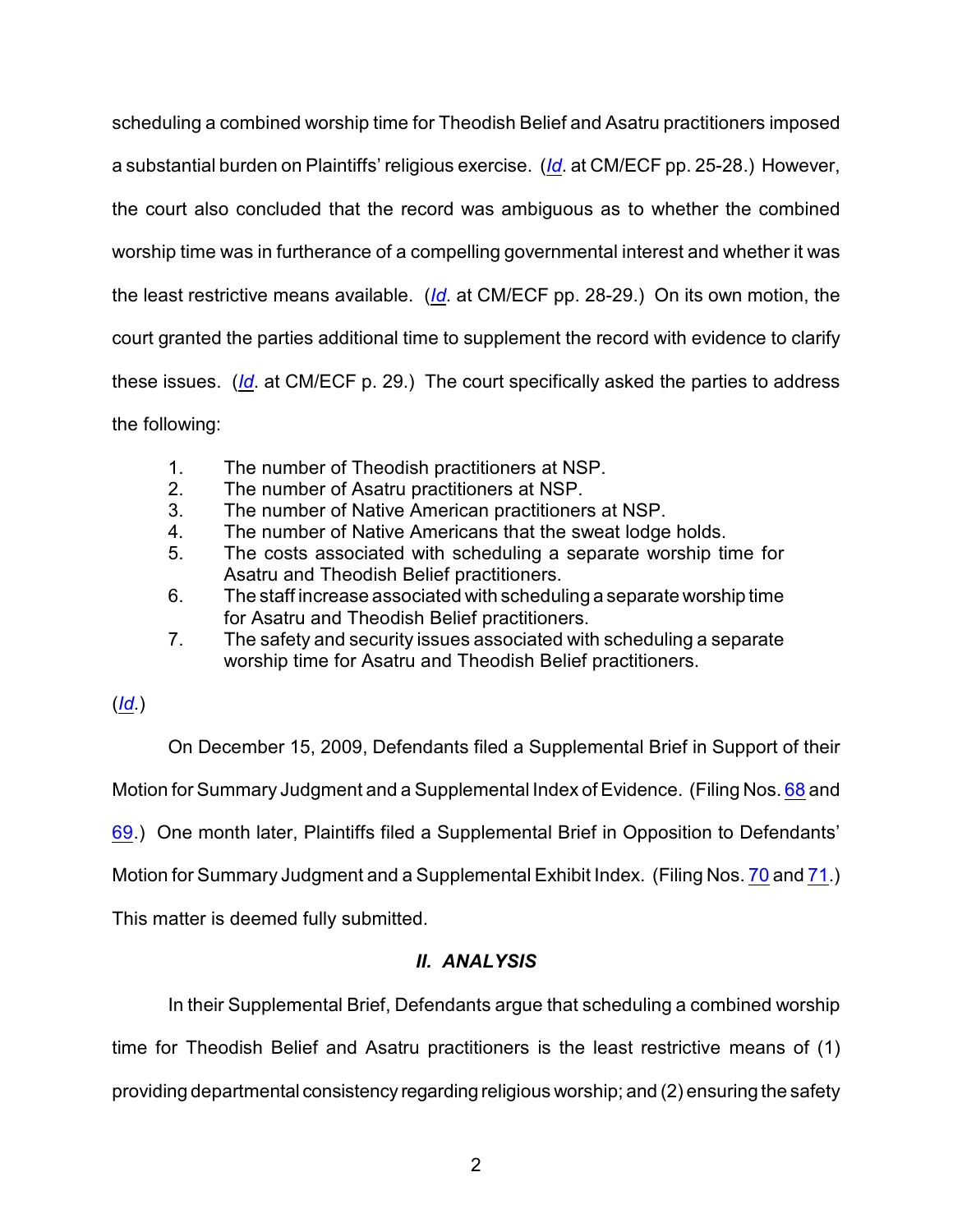and security of the institution in light of budget restrictions and staffing limitations. (Filing No. [68](https://ecf.ned.uscourts.gov/doc1/11311905382) at CM/ECF pp. 11-16.) The court will address these arguments in turn.

#### *A. Departmental Consistency Regarding Religious Worship*

To support their first argument, Defendants submitted an affidavit from the Administrative Assistant to the Deputy Director for Institutions at the Nebraska Department of Correctional Services ("DCS"), Joe Baldassano ("Baldassano"). (Filing No. [69-3](https://ecf.ned.uscourts.gov/doc1/11311905391), Attach. 3.) According to Baldassano, the DCS schedules only one worship time for Protestants (*e.g*., Baptist, Lutheran, Pentecostal, etc.). (Filing No. [46](https://ecf.ned.uscourts.gov/doc1/11311762571) at CM/ECF p. 2.) Defendants argue that "[e]nsuring consistent religious worship time for all DCS inmates is a compelling state interest," and that providing a separate worship time for Theodish Belief practitioners, while requiring other sects, such as Protestants, to worship at the same time, would be inconsistent. (Filing No. [68](https://ecf.ned.uscourts.gov/doc1/11311905382) at CM/ECF pp. 11-12.) Although Defendants may have determined that Baptists and Lutherans are able to worship together, the evidence before the court at this time indicates that Theodish Belief and Asatru practitioners have significant doctrinal conflicts and cannot worship together.<sup>2</sup>

Defendants also assert that if they were required to provide Theodish Belief practitioners with a separate worship time they might be required to provide separate worship times for all religious sects. (*[Id](https://ecf.ned.uscourts.gov/doc1/11311905382)*. at CM/ECF p. 12.) This argument is speculative and does not satisfy RLUIPA's requirements. *See Fowler v. Crawford*[, 534 F.3d 931, 939](http://web2.westlaw.com/find/default.wl?rs=WLW10.03&ifm=NotSet&fn=_top&sv=Split&cite=534+F.3d+939&vr=2.0&rp=%2ffind%2fdefault.wl&mt=26) [\(8th Cir. 2008\)](http://web2.westlaw.com/find/default.wl?rs=WLW10.03&ifm=NotSet&fn=_top&sv=Split&cite=534+F.3d+939&vr=2.0&rp=%2ffind%2fdefault.wl&mt=26) (concluding that speculation, exaggerated fears and post-hoc

<sup>&</sup>lt;sup>2</sup> Further, Defendants rely on their practice of grouping Protestants together to explain their actions in this case, but fail to explain why they provide separate worship times for Catholics, another Christian sect. *See Marpaung v. Holder*[, No. 09-9545, 2010](http://web2.westlaw.com/result/default.wl?cfid=1&mt=26&origin=Search&sri=139&sskey=CLID_SSSA124320121484&query=%22CHRISTIANITY%22+%2fS+%22CATHOLICISM%22&db=ALLFEDS&rlt=CLID_QRYRLT959790121484&method=TNC&service=Search&eq=Welcome%2f26&rp=%2fWelcome%2f26%2) WL 925880, [at \\*3 \(10th Cir. March 16, 2010\)](http://web2.westlaw.com/result/default.wl?cfid=1&mt=26&origin=Search&sri=139&sskey=CLID_SSSA124320121484&query=%22CHRISTIANITY%22+%2fS+%22CATHOLICISM%22&db=ALLFEDS&rlt=CLID_QRYRLT959790121484&method=TNC&service=Search&eq=Welcome%2f26&rp=%2fWelcome%2f26%2) (recognizing that Christianity includes both Catholicism and Protestantism).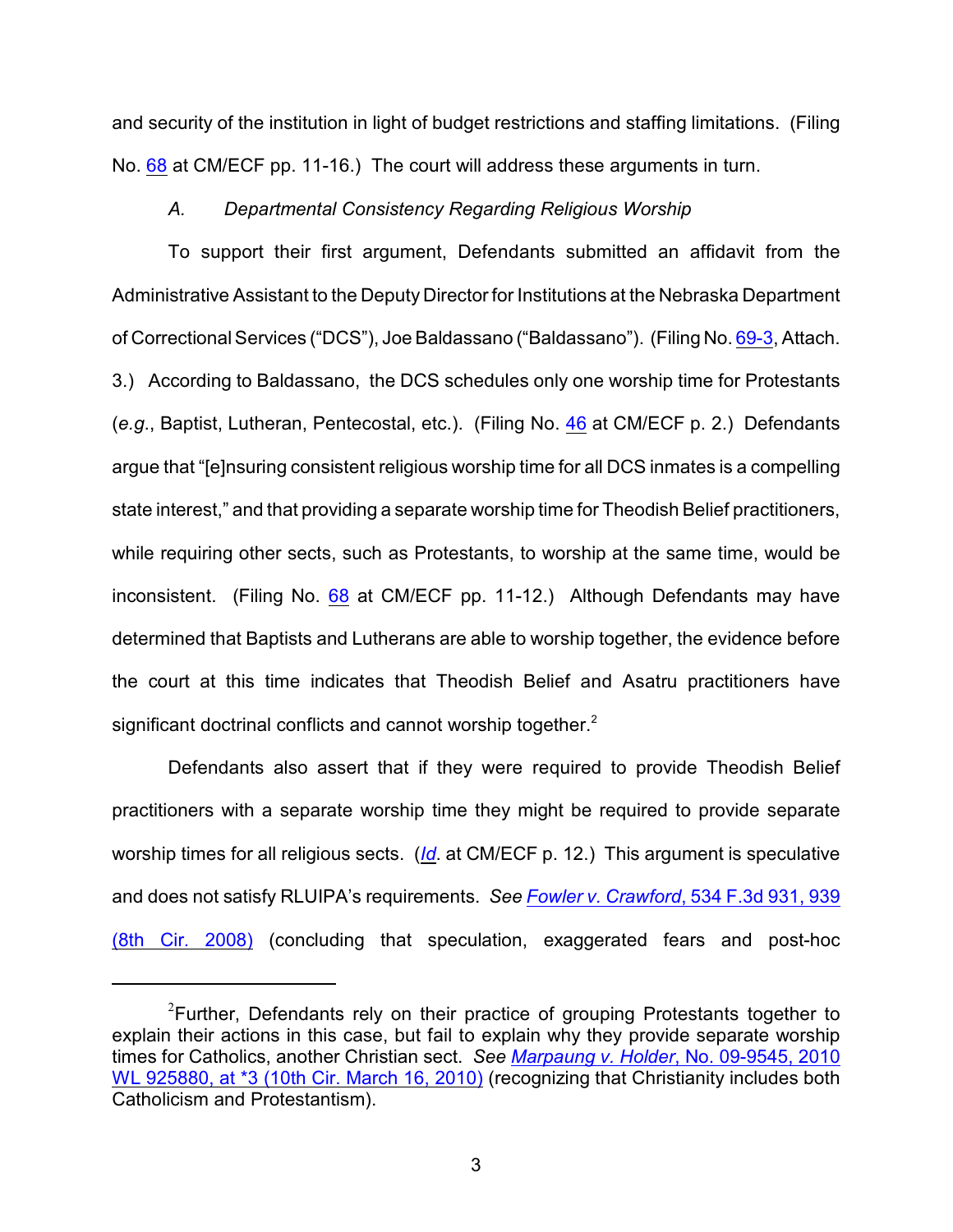rationalizations will not suffice to meet RLUIPA's requirements) (*citing* [S. Rep. No. 103-](http://web2.westlaw.com/find/default.wl?tf=-1&rs=WLW10.03&serialnum=0103026320&fn=_top&sv=Split&tc=-1&pbc=AA88679A&ordoc=2016612282&findtype=Y&db=0001503&vr=2.0&rp=%2ffind%2fdefault.wl&mt=26&RLT=CLID_FQRLT943550171184&TF=756&TC=1&n=1) [111, at 10 \(1993\)](http://web2.westlaw.com/find/default.wl?tf=-1&rs=WLW10.03&serialnum=0103026320&fn=_top&sv=Split&tc=-1&pbc=AA88679A&ordoc=2016612282&findtype=Y&db=0001503&vr=2.0&rp=%2ffind%2fdefault.wl&mt=26&RLT=CLID_FQRLT943550171184&TF=756&TC=1&n=1), *reprinted in* 1993 U.S.C.C.A.N. 1892, 2990 (Senate Report on RFRA)).<sup>3</sup> In short, Defendants have not shown that *consistent religious worship for all inmates* is a compelling interest, nor that scheduling a combined worship time for Theodish Belief and Asatru practitioners is in furtherance of that interest.

*B. Safety and Security in Light of Budget Restrictions and Staffing Limitations*

To support their second argument, Defendants submitted affidavits from DCS Deputy Director Francis Hopkins ("Hopkins") and Nebraska State Penitentiary ("NSP") Warden Dennis Bakewell ("Bakewell"). (Filing No. [69-1](https://ecf.ned.uscourts.gov/doc1/11311905389), Attach. 1; Filing No. [69-2](https://ecf.ned.uscourts.gov/doc1/11311905390), Attach. 2.) According to Bakewell, the NSP "does not" currently assign a correctional officer to monitor the Theodish Belief and Asatru worship area while it is in use. (Filing No. [69-2](https://ecf.ned.uscourts.gov/doc1/11311905390), Attach. 2 at CM/ECF p. 6.) However, he states that a separate worship time "could" impact safety and security at NSP by "reducing staffs' ability to monitor other areas of the facility, delaying staffs' ability to complete other duties and reducing the number of staff who are available to report for other duties at the facility, including emergency situations." (*[Id](https://ecf.ned.uscourts.gov/doc1/11311905390)*. at CM/ECF p. 5.)

Although safety and security can be a compelling state interest under RLUIPA, *Cutter v. Wilkinson*[, 544 U.S. 709, 717 \(2005\)](http://web2.westlaw.com/find/default.wl?rs=WLW10.03&ifm=NotSet&fn=_top&sv=Split&cite=544+U.S.+717&vr=2.0&rp=%2ffind%2fdefault.wl&mt=26), RLUIPA requires Defendants to provide some evidence to show that safety and security problems *will* result from accommodating

<sup>&</sup>lt;sup>3</sup>Moreover, the Eighth Circuit has rejected such an opening-of-the-floodgates argument. *See, e.g., Love v. Reed,* [216 F.3d 682, 690 \(8th Cir. 2000\)](http://web2.westlaw.com/find/default.wl?rs=WLW10.03&ifm=NotSet&fn=_top&sv=Split&cite=216+F.3d+690&vr=2.0&rp=%2ffind%2fdefault.wl&mt=26) (rejecting defendant's argument that accommodating plaintiff's religious dietary needs would open a floodgate of similar requests from other inmates); *see also [Buchanan v. Burbury](http://web2.westlaw.com/find/default.wl?rs=WLW10.03&ifm=NotSet&fn=_top&sv=Split&cite=2006+WL+2010773&vr=2.0&rp=%2ffind%2fdefault.wl&mt=26)*, No. [3:05CV7120, 2006 WL 2010773, at \\*7 \(N.D. Ohio July 17, 2006\)](http://web2.westlaw.com/find/default.wl?rs=WLW10.03&ifm=NotSet&fn=_top&sv=Split&cite=2006+WL+2010773&vr=2.0&rp=%2ffind%2fdefault.wl&mt=26) (rejecting defendants' argument that granting plaintiff's request for kosher food would negatively impact the operation of the prison because it would open a floodgate for similar requests).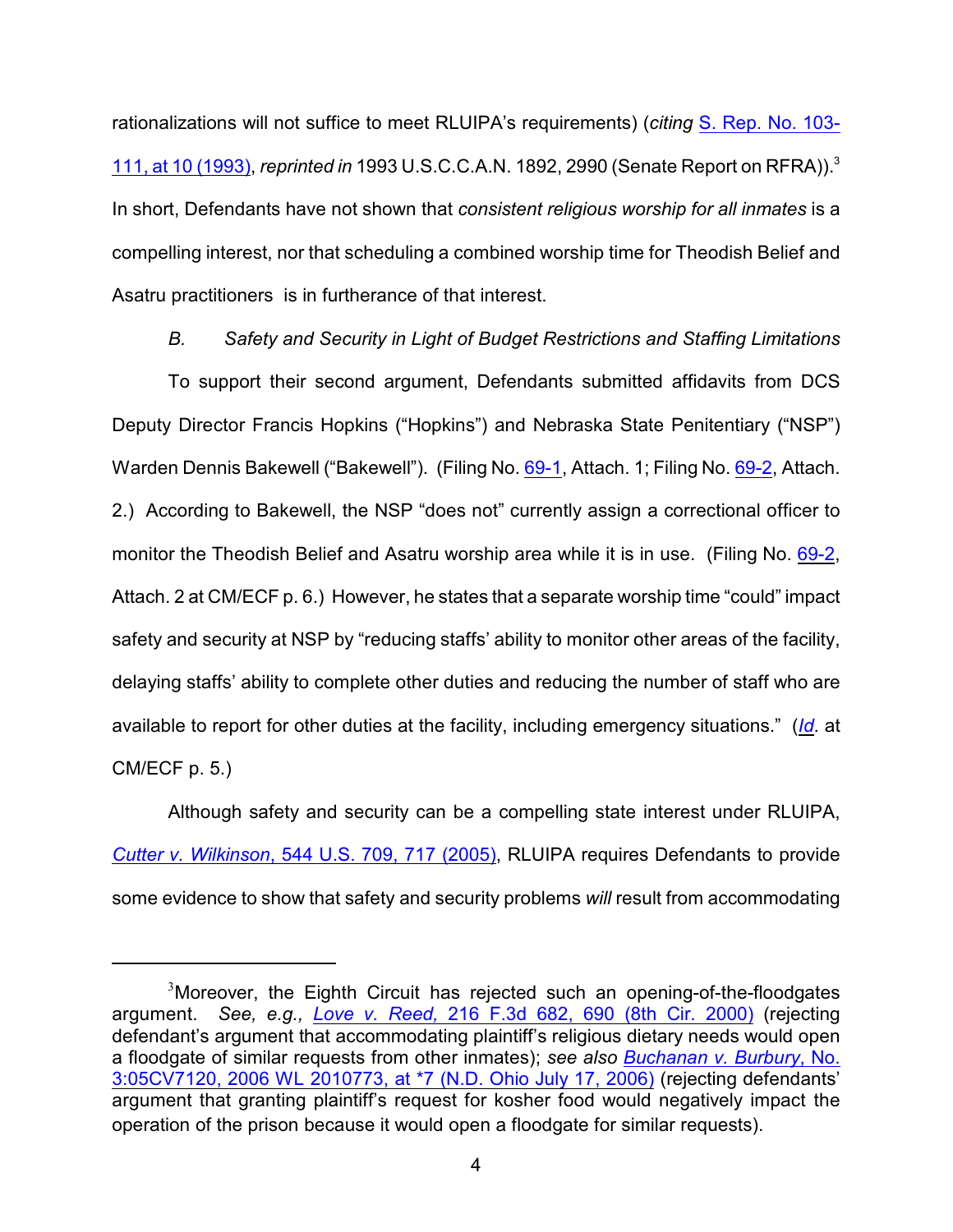Plaintiffs' request. *Fegans v. Norris*[, 537 F.3d 897, 909 \(8th Cir. 2008\)](http://web2.westlaw.com/find/default.wl?rs=WLW10.03&ifm=NotSet&fn=_top&sv=Split&cite=537+F.3d+909&vr=2.0&rp=%2ffind%2fdefault.wl&mt=26). Defendants have failed to meet this standard because their evidence does not show how scheduling a separate worship time for Theodish Belief and Asatru practitioners *will* impact safety and security at NSP. In addition, Plaintiffs' unrefuted evidence shows that the Theodish-Belief and Asatru worship area is currently monitored only by a tower security guard and a security camera. (Fling No. [71](https://ecf.ned.uscourts.gov/doc1/11311930826) at CM/ECF p. 47.) In short, the record does not contain concrete information to establish that a separate worship time for Theodish Belief practitioners will require additional staff or impose additional costs. Moreover, Defendants have not shown, nor argued, that they considered any alternatives less restrictive than a combined worship time. *Fegans*[, 537 F.3d at 910](http://web2.westlaw.com/find/default.wl?rs=WLW10.03&ifm=NotSet&fn=_top&sv=Split&cite=537+F.3d+909&vr=2.0&rp=%2ffind%2fdefault.wl&mt=26) ("Prison officials cannot justify restrictions on religious exercise by simply citing to the need to maintain order and security in a prison. They must demonstrate that they actually considered and rejected the efficacy of less restrictive measures before adopting the challenged practice." (citation and quotations omitted)).

In sum, a genuine issue of material fact remains as to whether Defendants' practice of scheduling a combined worship time for Theodish Belief and Asatru practitioners violates RLUIPA and the First Amendment.<sup>4</sup> Because Plaintiffs have already demonstrated that a combined worship time imposes a substantial burden on their religious exercise, the only issues remaining with respect to Plaintiffs' RLUIPA claims are whether Defendants' practice of scheduling a combined worship time is in furtherance of a compelling governmental interest and whether it is the least restrictive means available. Plaintiffs' First Amendment claim shall proceed in accordance with the factors in *[Turner v. Safley](http://web2.westlaw.com/find/default.wl?rs=WLW10.03&ifm=NotSet&fn=_top&sv=Split&cite=482+U.S.+78&vr=2.0&rp=%2ffind%2fdefault.wl&mt=26)*, 482

 $4$ Defendants make no additional arguments regarding the remaining First Amendment claims in their Supplemental Brief or Evidence.